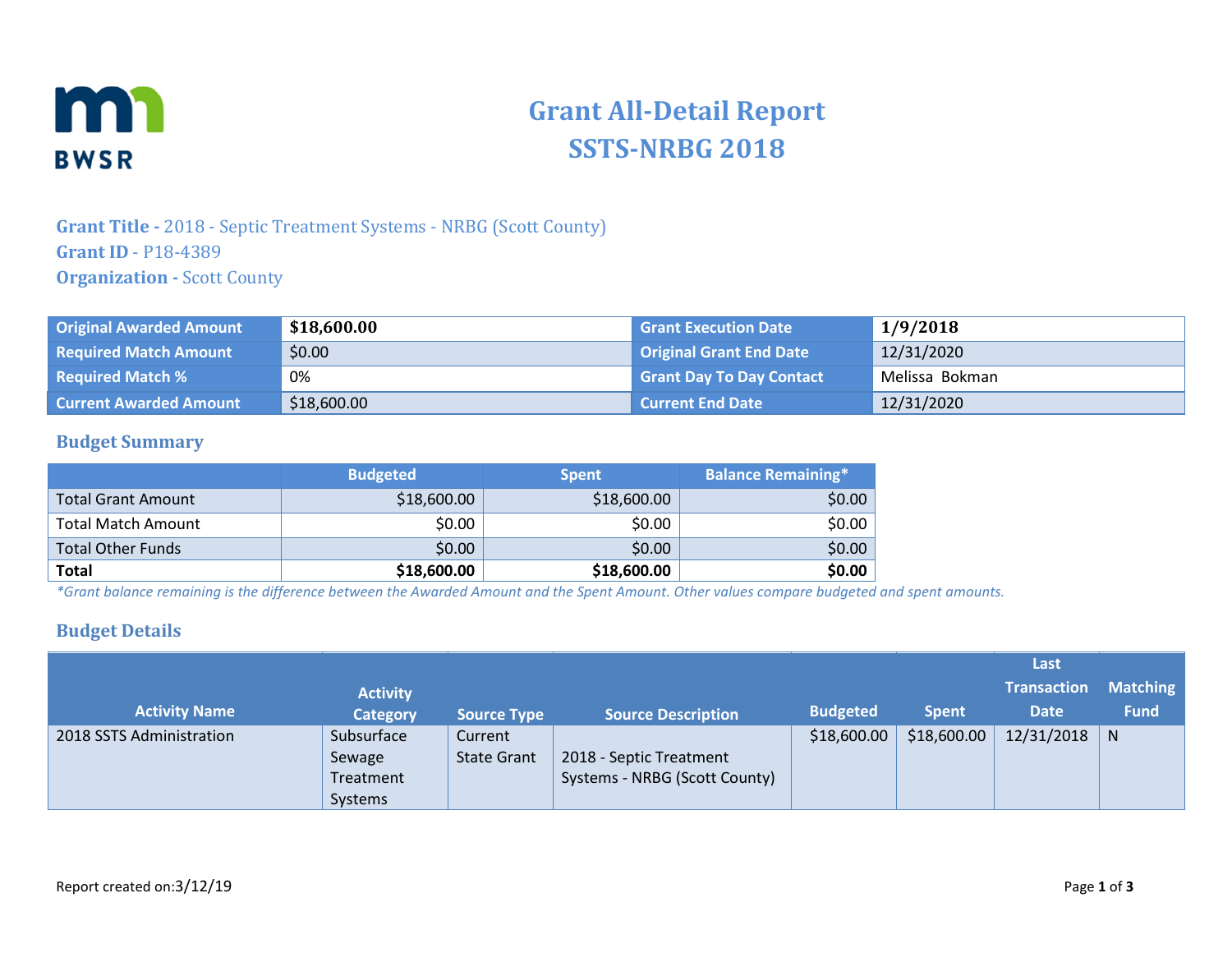# **Activity Details Summary**

| <b>Activity Details</b> | <b>Total Action Count Total Activity Mapped</b> | <b>Proposed Size / Unit</b> | <b>Actual Size / Unit</b> |
|-------------------------|-------------------------------------------------|-----------------------------|---------------------------|
|                         |                                                 |                             |                           |

# **Proposed Activity Indicators**

| <b>Activity Name</b> | Indicator Name | <b>Value &amp; Units</b> | <b>Waterbody</b> | <b>Calculation Tool</b> | Comments. |
|----------------------|----------------|--------------------------|------------------|-------------------------|-----------|
|                      |                |                          |                  |                         |           |

### **Final Indicators Summary**

| <b>Indicator Name</b> | <b>Total Value</b> | Unit <sup>1</sup> |
|-----------------------|--------------------|-------------------|
|                       |                    |                   |

### **Grant Activity**

| <b>Grant Activity - 2018 SSTS Administration</b> |                                                                                                                                                                                                                                                                                                                                                                                                                                                                                                                                                                                                                                                                                                 |                 |           |  |  |
|--------------------------------------------------|-------------------------------------------------------------------------------------------------------------------------------------------------------------------------------------------------------------------------------------------------------------------------------------------------------------------------------------------------------------------------------------------------------------------------------------------------------------------------------------------------------------------------------------------------------------------------------------------------------------------------------------------------------------------------------------------------|-----------------|-----------|--|--|
| <b>Description</b>                               | Provide septic related information to callers and walk-ins (citizens, renters, etc.) regarding what is required for property<br>transfer, building permits, land use permits, compliance inspection information, general septic system maintenance, pumping<br>requirements, and general information about septic system.                                                                                                                                                                                                                                                                                                                                                                       |                 |           |  |  |
| <b>Category</b>                                  | SUBSURFACE SEWAGE TREATMENT SYSTEMS                                                                                                                                                                                                                                                                                                                                                                                                                                                                                                                                                                                                                                                             |                 |           |  |  |
| <b>Start Date</b>                                | $1$ -Jan- $18$                                                                                                                                                                                                                                                                                                                                                                                                                                                                                                                                                                                                                                                                                  | <b>End Date</b> | 31-Dec-18 |  |  |
| <b>Has Rates and Hours?</b>                      | No                                                                                                                                                                                                                                                                                                                                                                                                                                                                                                                                                                                                                                                                                              |                 |           |  |  |
| <b>Actual Results</b>                            | Administrated the SSTS program in accordance with MN Rule Ch. 7082 requirements and other state rules and regulations.<br>We worked with citizens, renters, contractor, septic professionals, etc. on a daily bases with questions related to property<br>transfer, compliance inspections, permitting, construction inspections, and general septic system maintenance. Scott County<br>spent \$229,084 in 2018 just on labor cost, no over head costs. The money was spent on general septic questions, septic<br>permitting, septic inspections, enforcement from complaints, septic data management, septic pumping records, septic<br>training, septic meetings, and continuing education. |                 |           |  |  |

### **Grant Attachments**

| <b>Document Name</b>            | <b>Document Type</b> | <b>Nescription</b>                                    |
|---------------------------------|----------------------|-------------------------------------------------------|
| 2018 NRBG SSTS Financial Report | Grant                | 2018 - Septic Treatment Systems - NRBG (Scott County) |